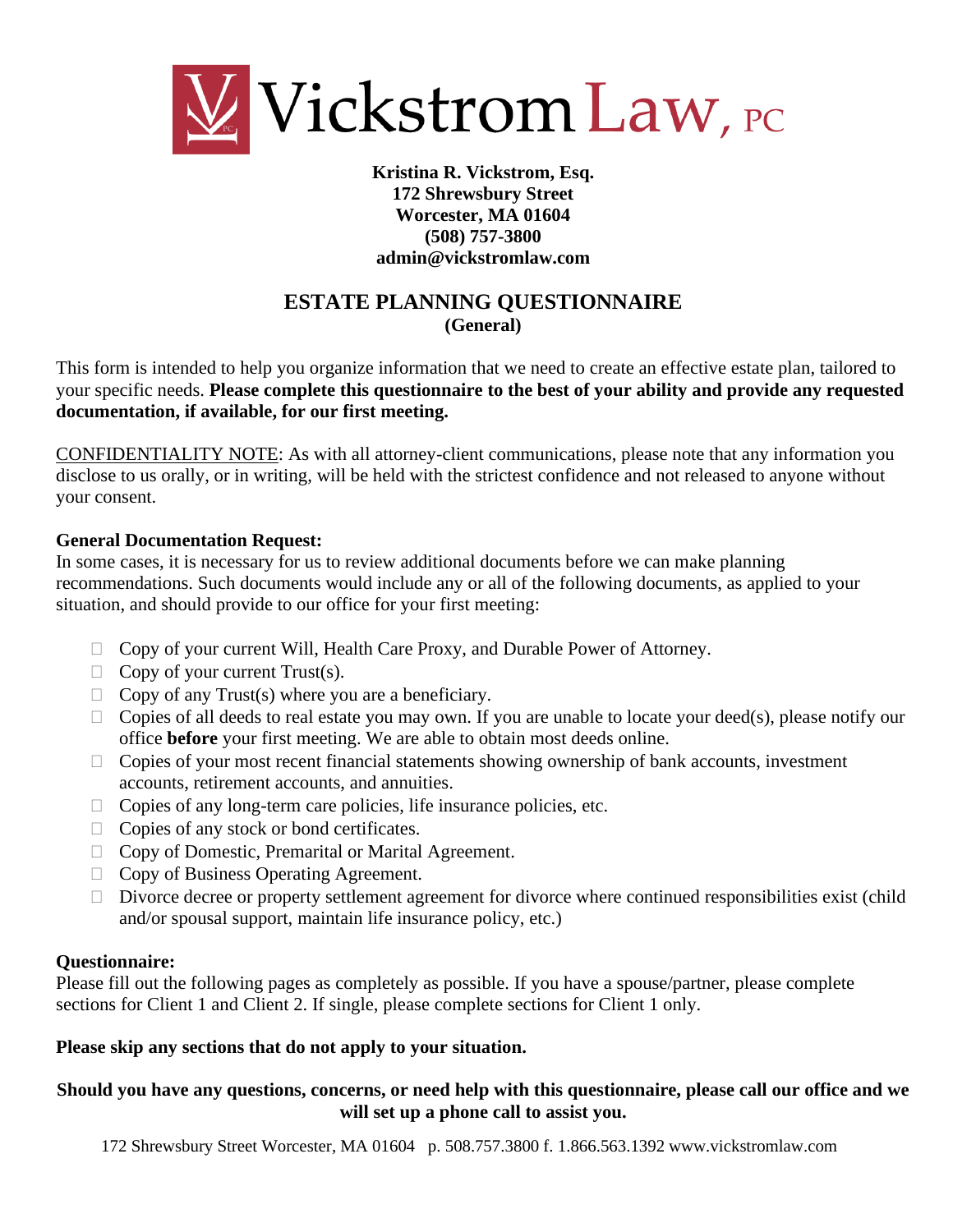# **PERSONAL AND FAMILY INFORMATION**

| <b>Date of Marriage:</b>               |     |                | <u> 1989 - Johann Stein, mars an deutscher Stein und der Stein und der Stein und der Stein und der Stein und der</u> |                   |                 |                                                                                  |
|----------------------------------------|-----|----------------|----------------------------------------------------------------------------------------------------------------------|-------------------|-----------------|----------------------------------------------------------------------------------|
| <b>Client 1:</b>                       |     |                |                                                                                                                      |                   |                 |                                                                                  |
| <b>Full Legal Name:</b>                |     |                |                                                                                                                      |                   |                 | ,我们也不会有什么。""我们的人,我们也不会有什么?""我们的人,我们也不会有什么?""我们的人,我们也不会有什么?""我们的人,我们也不会有什么?""我们的人 |
| Also known as:                         |     |                | (Name(s) used to title accounts, property, maiden name, etc.)                                                        |                   |                 |                                                                                  |
| Date of Birth:                         |     |                | <u> 1980 - Johann John Stone, mars eta biztanleria (h. 1980).</u>                                                    |                   |                 |                                                                                  |
| US Citizen:                            | Yes | No             |                                                                                                                      |                   |                 |                                                                                  |
| Health:                                |     |                |                                                                                                                      |                   |                 |                                                                                  |
| Home Address:                          |     |                |                                                                                                                      |                   |                 | ,我们也不会有什么。""我们的人,我们也不会有什么?""我们的人,我们也不会有什么?""我们的人,我们也不会有什么?""我们的人,我们也不会有什么?""我们的人 |
|                                        |     |                |                                                                                                                      |                   |                 |                                                                                  |
| <b>Mailing Address:</b>                |     |                |                                                                                                                      |                   |                 |                                                                                  |
|                                        |     |                | (If different from Home Address)                                                                                     |                   |                 |                                                                                  |
|                                        |     |                |                                                                                                                      |                   |                 | State: <u>_____</u> Zip-code: _______                                            |
| Home Phone #:                          |     |                |                                                                                                                      |                   |                 |                                                                                  |
| Personal Email:                        |     |                |                                                                                                                      |                   |                 |                                                                                  |
| U.S. Veteran:                          | Yes | No             |                                                                                                                      | Dates of Service: |                 | $\frac{1}{2}$ to $\frac{1}{2}$ to $\frac{1}{2}$ to $\frac{1}{2}$                 |
| Prior Marriage(s):                     | Yes | N <sub>0</sub> | Ended in:                                                                                                            | Divorce           | Death           |                                                                                  |
|                                        |     |                |                                                                                                                      |                   |                 |                                                                                  |
| <b>Business Address:</b>               |     |                |                                                                                                                      |                   |                 |                                                                                  |
|                                        |     |                | City: $\qquad \qquad$                                                                                                |                   |                 | State: <u>_____</u> Zip-code: _______                                            |
|                                        |     |                |                                                                                                                      |                   |                 |                                                                                  |
| <b>Business Email:</b>                 |     |                |                                                                                                                      |                   |                 |                                                                                  |
| Preferred written communications via:  |     |                | Mail                                                                                                                 | <b>Business</b>   | Email           | <b>Business Email</b>                                                            |
| Preferred phone for contact:           |     |                | Home                                                                                                                 | Cellphone         | <b>Business</b> |                                                                                  |
| Preferred time of day to be contacted: |     |                |                                                                                                                      |                   |                 |                                                                                  |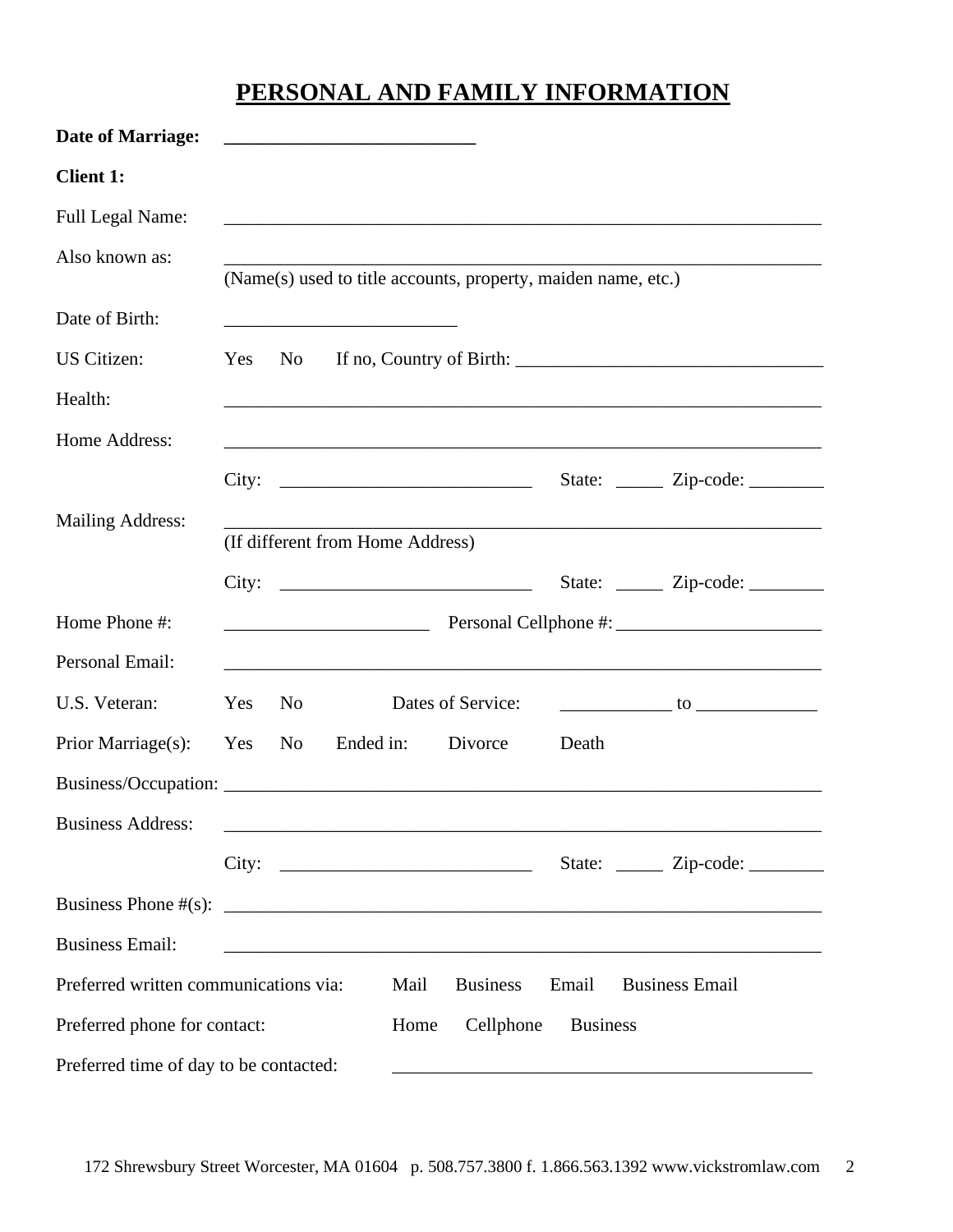### **Client 2:**

| <b>Full Legal Name:</b>                |     |                |                                                              |                 |                 |                                                                                                                  |
|----------------------------------------|-----|----------------|--------------------------------------------------------------|-----------------|-----------------|------------------------------------------------------------------------------------------------------------------|
| Also known as:                         |     |                | (Name(s) used to title accounts, property, maiden name, etc) |                 |                 |                                                                                                                  |
| Date of Birth:                         |     |                |                                                              |                 |                 |                                                                                                                  |
| US Citizen:                            | Yes | No             |                                                              |                 |                 |                                                                                                                  |
| Health:                                |     |                |                                                              |                 |                 |                                                                                                                  |
| Home Address:                          |     |                |                                                              |                 |                 |                                                                                                                  |
|                                        |     |                | City: $\qquad \qquad$                                        |                 |                 | State: <u>______</u> Zip-code: _________                                                                         |
| <b>Mailing Address:</b>                |     |                |                                                              |                 |                 | and the control of the control of the control of the control of the control of the control of the control of the |
|                                        |     |                | (If different from Home Address)                             |                 |                 |                                                                                                                  |
|                                        |     |                |                                                              |                 |                 | State: <u>_____</u> Zip-code: _______                                                                            |
| Home Phone #:                          |     |                |                                                              |                 |                 |                                                                                                                  |
| Personal Email:                        |     |                |                                                              |                 |                 |                                                                                                                  |
| U.S. Veteran:                          | Yes | N <sub>0</sub> | Dates of Service:                                            |                 |                 | $\frac{1}{2}$ to $\frac{1}{2}$ to $\frac{1}{2}$ to $\frac{1}{2}$                                                 |
| Prior Marriage(s):                     | Yes | N <sub>o</sub> | Ended in:                                                    | Divorce         | Death           |                                                                                                                  |
|                                        |     |                |                                                              |                 |                 |                                                                                                                  |
| <b>Business Address:</b>               |     |                |                                                              |                 |                 |                                                                                                                  |
|                                        |     |                | City:                                                        |                 |                 | State: <u>_____</u> Zip-code: _______                                                                            |
|                                        |     |                |                                                              |                 |                 |                                                                                                                  |
| <b>Business Email:</b>                 |     |                |                                                              |                 |                 |                                                                                                                  |
| Preferred written communications via:  |     |                | Mail                                                         | <b>Business</b> | Email           | <b>Business Email</b>                                                                                            |
| Preferred phone for contact:           |     |                | Home                                                         | Cellphone       | <b>Business</b> |                                                                                                                  |
| Preferred time of day to be contacted: |     |                |                                                              |                 |                 |                                                                                                                  |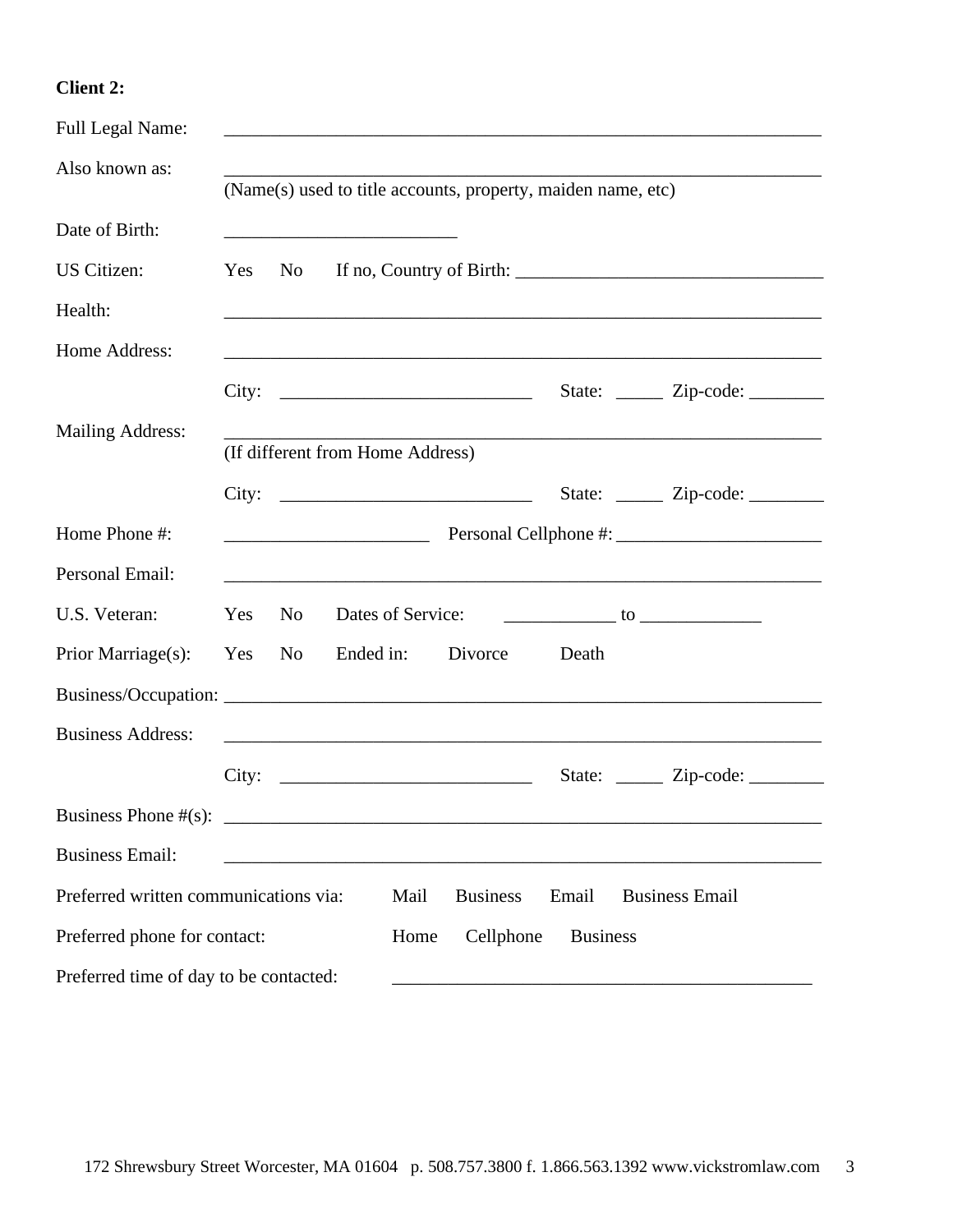## **Children**

| Child 1:                                |                                                                                                                        |          |                                                             |        |                                                                                                                      |
|-----------------------------------------|------------------------------------------------------------------------------------------------------------------------|----------|-------------------------------------------------------------|--------|----------------------------------------------------------------------------------------------------------------------|
| <b>Full Legal Name:</b>                 |                                                                                                                        |          |                                                             |        |                                                                                                                      |
| Date of Birth:                          |                                                                                                                        |          |                                                             |        |                                                                                                                      |
| Home Address:                           |                                                                                                                        |          |                                                             |        |                                                                                                                      |
|                                         |                                                                                                                        |          |                                                             |        |                                                                                                                      |
| Home Phone #:                           |                                                                                                                        |          |                                                             |        |                                                                                                                      |
| Please circle all that apply:           |                                                                                                                        |          |                                                             |        |                                                                                                                      |
|                                         | Male<br>Female<br>Adopted                                                                                              | Disabled | Married                                                     | Single | Divorced                                                                                                             |
|                                         | If child is not joint, names of biological parents:                                                                    |          |                                                             |        | <u> 1989 - Johann John Stone, markin film yn y brenin y brenin y brenin y brenin y brenin y brenin y brenin y br</u> |
| Any specific concerns about this child: |                                                                                                                        |          |                                                             |        |                                                                                                                      |
| Child 2:                                |                                                                                                                        |          |                                                             |        |                                                                                                                      |
| <b>Full Legal Name:</b>                 | ,我们也不会有什么。""我们的人,我们也不会有什么?""我们的人,我们也不会有什么?""我们的人,我们也不会有什么?""我们的人,我们也不会有什么?""我们的人                                       |          |                                                             |        |                                                                                                                      |
| Date of Birth:                          | <u> 1989 - Johann John Harry Harry Harry Harry Harry Harry Harry Harry Harry Harry Harry Harry Harry Harry Harry H</u> |          |                                                             |        |                                                                                                                      |
| Home Address:                           |                                                                                                                        |          |                                                             |        |                                                                                                                      |
|                                         | City:                                                                                                                  |          |                                                             |        | State: <u>______</u> Zip-code: _________                                                                             |
| Home Phone #:                           | <u> 2002 - Jan Barnett, fransk politik (d. 18</u>                                                                      |          |                                                             |        |                                                                                                                      |
| Please circle all that apply:           |                                                                                                                        |          |                                                             |        |                                                                                                                      |
|                                         | Female<br>Adopted<br>Male                                                                                              | Disabled | Married                                                     | Single | Divorced                                                                                                             |
|                                         | If child is not joint, names of biological parents:                                                                    |          | <u> 1989 - Johann Stoff, amerikansk politiker (d. 1989)</u> |        |                                                                                                                      |
| Any specific concerns about this child: |                                                                                                                        |          |                                                             |        |                                                                                                                      |
| Child 3:                                |                                                                                                                        |          |                                                             |        |                                                                                                                      |
| Full Legal Name:                        | and the control of the control of the control of the control of the control of the control of the control of the       |          |                                                             |        |                                                                                                                      |
| Date of Birth:                          | <u> 1989 - Johann Barbara, martxa al III-lea (h. 1989).</u>                                                            |          |                                                             |        |                                                                                                                      |
| Home Address:                           | <u> 1989 - Johann John Harry Harry Harry Harry Harry Harry Harry Harry Harry Harry Harry Harry Harry Harry Harry</u>   |          |                                                             |        |                                                                                                                      |
|                                         | City: $\qquad \qquad$                                                                                                  |          |                                                             |        | State: <u>______</u> Zip-code: _________                                                                             |
| Home Phone #:                           | 172 Shrewsbury Street Worcester, MA 01604 p. 508.757.3800 f. 1.866.563.1392 www.vickstromlaw.com                       |          |                                                             |        |                                                                                                                      |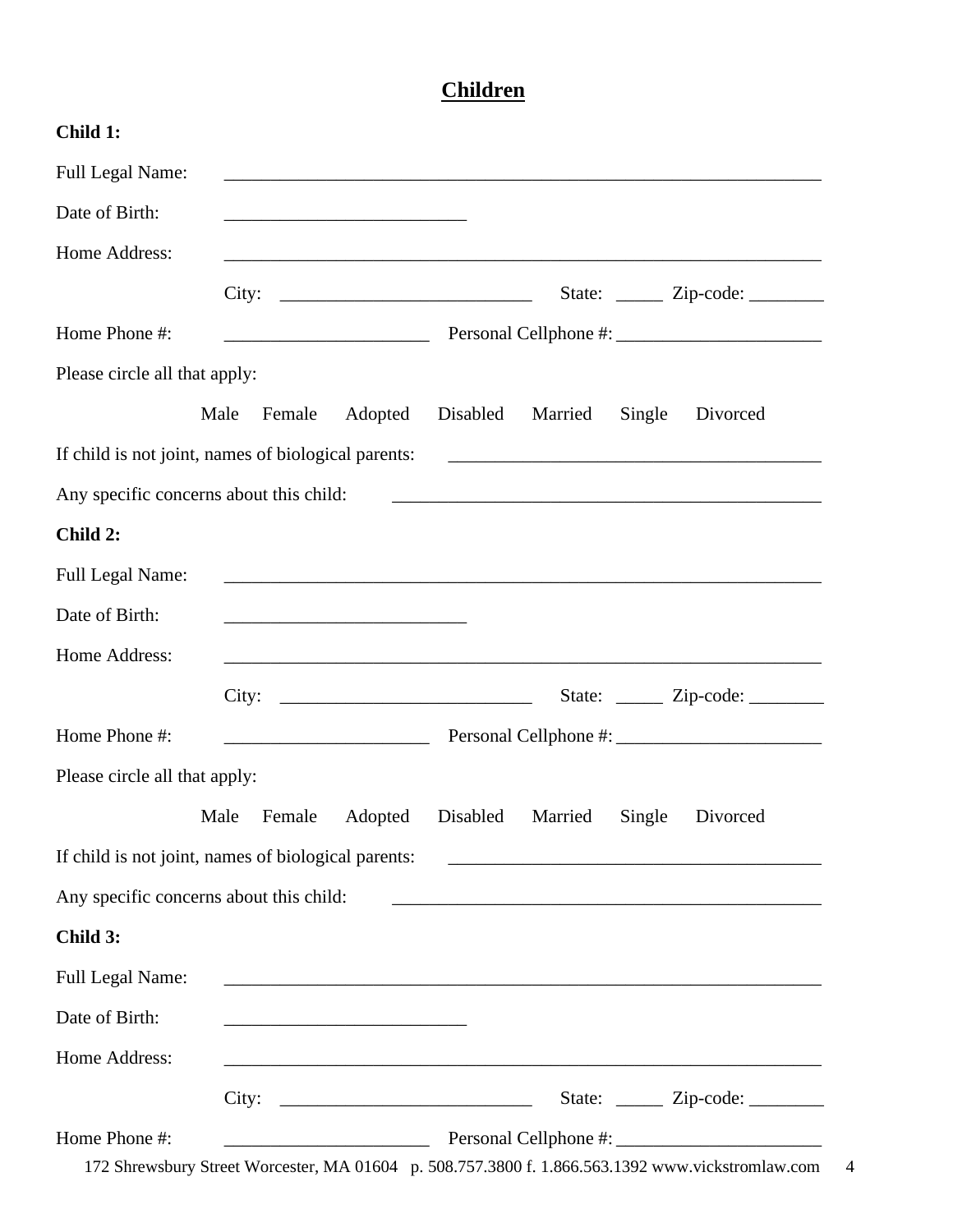### **Child 3 continued:**

| Please circle all that apply:                       |      |        |                                                                     |          |         |        |                                                                                                                      |
|-----------------------------------------------------|------|--------|---------------------------------------------------------------------|----------|---------|--------|----------------------------------------------------------------------------------------------------------------------|
|                                                     | Male | Female | Adopted                                                             | Disabled | Married | Single | Divorced                                                                                                             |
| If child is not joint, names of biological parents: |      |        |                                                                     |          |         |        | <u> 1989 - Andrea Santa Andrea Santa Andrea Santa Andrea Santa Andrea Santa Andrea Santa Andrea Santa Andrea San</u> |
| Any specific concerns about this child:             |      |        |                                                                     |          |         |        | <u> 2000 - Jan James James Barnett, amerikansk politik (d. 1888)</u>                                                 |
| Child 4:                                            |      |        |                                                                     |          |         |        |                                                                                                                      |
| <b>Full Legal Name:</b>                             |      |        | <u> 1989 - Johann John Stone, markin amerikan bestema (j. 1989)</u> |          |         |        |                                                                                                                      |
| Date of Birth:                                      |      |        |                                                                     |          |         |        |                                                                                                                      |
| Home Address:                                       |      |        |                                                                     |          |         |        |                                                                                                                      |
|                                                     |      |        | City:                                                               |          |         |        | State: <u>_____</u> Zip-code: _______                                                                                |
| Home Phone #:                                       |      |        |                                                                     |          |         |        |                                                                                                                      |
| Please circle all that apply:                       |      |        |                                                                     |          |         |        |                                                                                                                      |
|                                                     | Male | Female | Adopted                                                             | Disabled | Married | Single | Divorced                                                                                                             |
| If child is not joint, names of biological parents: |      |        |                                                                     |          |         |        | <u> 1989 - Johann Barbara, martxa alemaniar arg</u>                                                                  |
| Any specific concerns about this child:             |      |        |                                                                     |          |         |        |                                                                                                                      |
| Child 5:                                            |      |        |                                                                     |          |         |        |                                                                                                                      |
| <b>Full Legal Name:</b>                             |      |        |                                                                     |          |         |        |                                                                                                                      |
| Date of Birth:                                      |      |        |                                                                     |          |         |        |                                                                                                                      |
| Home Address:                                       |      |        |                                                                     |          |         |        |                                                                                                                      |
|                                                     |      |        | City:                                                               |          |         |        | State: <u>_____</u> Zip-code: _______                                                                                |
| Home Phone #:                                       |      |        |                                                                     |          |         |        |                                                                                                                      |
| Please circle all that apply:                       |      |        |                                                                     |          |         |        |                                                                                                                      |
|                                                     | Male | Female | Adopted Disabled                                                    |          | Married | Single | Divorced                                                                                                             |
| If child is not joint, names of biological parents: |      |        |                                                                     |          |         |        |                                                                                                                      |
| Any specific concerns about this child:             |      |        |                                                                     |          |         |        |                                                                                                                      |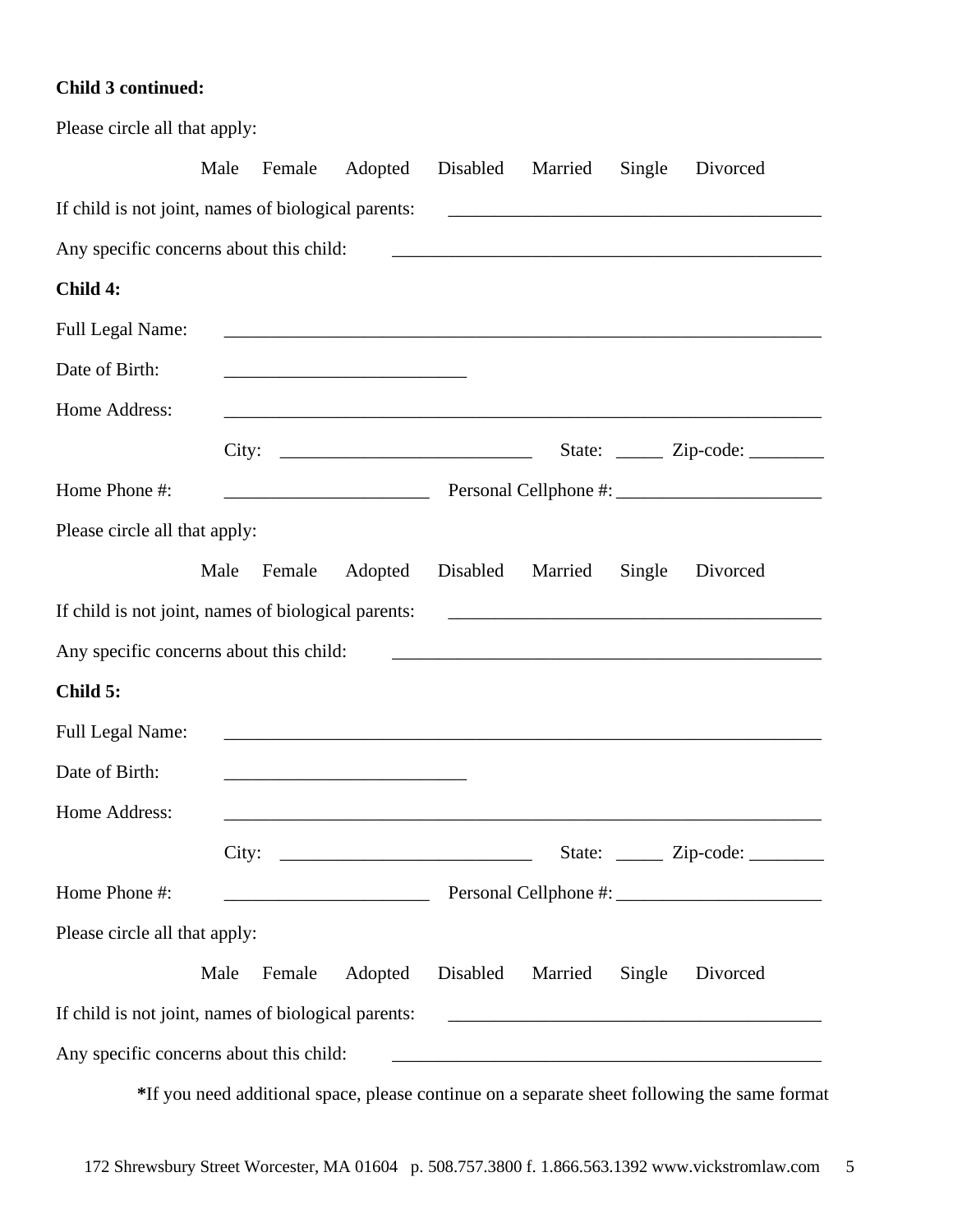## **Other Beneficiaries**

| Person 1:                      |                                               |                                                                                              |                                       |
|--------------------------------|-----------------------------------------------|----------------------------------------------------------------------------------------------|---------------------------------------|
| Full Legal Name:               |                                               |                                                                                              |                                       |
| Date of Birth:                 |                                               |                                                                                              |                                       |
| Home Address:                  |                                               |                                                                                              |                                       |
|                                |                                               | City:                                                                                        | State: <u>_____</u> Zip-code: _______ |
| Home Phone #:                  |                                               |                                                                                              |                                       |
| Relation:                      |                                               | ,我们也不会有什么。""我们的人,我们也不会有什么?""我们的人,我们也不会有什么?""我们的人,我们也不会有什么?""我们的人,我们也不会有什么?""我们的人             |                                       |
| Person 2:                      |                                               |                                                                                              |                                       |
| Full Legal Name:               |                                               |                                                                                              |                                       |
| Date of Birth:                 |                                               |                                                                                              |                                       |
| Home Address:                  |                                               |                                                                                              |                                       |
|                                |                                               |                                                                                              | State: <u>_____</u> Zip-code: _______ |
| Home Phone #:                  |                                               |                                                                                              |                                       |
| Relation:                      |                                               |                                                                                              |                                       |
| Person 3:                      |                                               |                                                                                              |                                       |
| Full Legal Name:               |                                               |                                                                                              |                                       |
| Date of Birth:                 |                                               |                                                                                              |                                       |
| Home Address:                  |                                               |                                                                                              |                                       |
|                                |                                               | City:                                                                                        | State: <u>_____</u> Zip-code: _______ |
| Home Phone #:                  | <u> 2000 - Jan Samuel Barbara, poeta esta</u> |                                                                                              |                                       |
| Relation:                      |                                               |                                                                                              |                                       |
|                                |                                               | *If you need additional space, please continue on a separate sheet following the same format |                                       |
| Do you have any $pet(s)$ ? Yes | N <sub>0</sub>                                |                                                                                              |                                       |
|                                |                                               | Provisions for the guardian and care of your pet(s): ____________________________            |                                       |

\_\_\_\_\_\_\_\_\_\_\_\_\_\_\_\_\_\_\_\_\_\_\_\_\_\_\_\_\_\_\_\_\_\_\_\_\_\_\_\_\_\_\_\_\_\_\_\_\_\_\_\_\_\_\_\_\_\_\_\_\_\_\_\_\_\_\_\_\_\_\_\_\_\_\_\_\_\_\_\_\_\_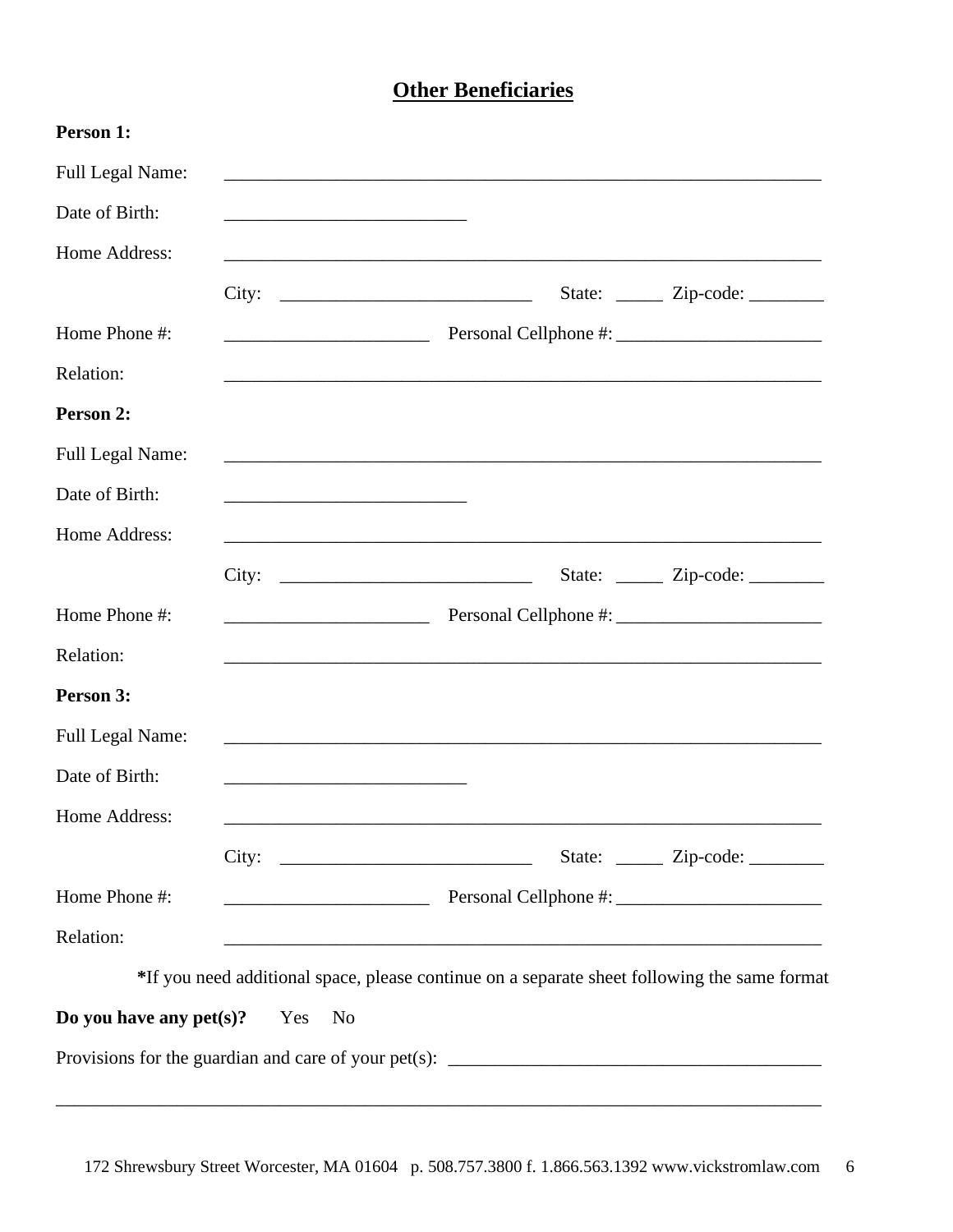## **Charitable Beneficiaries**

| Organization #1:                                                                                                                     |
|--------------------------------------------------------------------------------------------------------------------------------------|
| Name:<br><u> 1980 - Jan Alexander de Barbara, amerikan bernama di sebagai bernama dan bernama di sebagai bernama di sebagai</u>      |
|                                                                                                                                      |
|                                                                                                                                      |
| Phone Number:                                                                                                                        |
|                                                                                                                                      |
| Organization #2:                                                                                                                     |
| Name:<br><u> 1980 - Johann Stoff, deutscher Stoff, der Stoff, der Stoff, der Stoff, der Stoff, der Stoff, der Stoff, der S</u>       |
|                                                                                                                                      |
| Address:<br><u> 1988 - Jan Barbara, martxa al III-lea (h. 1988).</u><br>1905 - Carl Britain, frantziar martxa eta batarra (h. 1908). |
| Phone Number:<br><u> 1980 - Jan Barbara, martxa al III-lea (h. 1980).</u><br>Notae                                                   |
|                                                                                                                                      |

**\***If you need additional space, please continue on a separate sheet following the same format

# **FINANCIAL INFORMATION**

| <b>Income</b>                   |           |           |  |  |  |
|---------------------------------|-----------|-----------|--|--|--|
| <b>Source</b>                   | Client #1 | Client #2 |  |  |  |
| <b>Annual Salary</b>            |           |           |  |  |  |
| Pensions – Total Monthly        |           |           |  |  |  |
| Social Security - Monthly       |           |           |  |  |  |
| Disability - Monthly            |           |           |  |  |  |
| Rental Income - Monthly         |           |           |  |  |  |
| Investments/Dividends - Monthly |           |           |  |  |  |
| Other:                          |           |           |  |  |  |
| Other:                          |           |           |  |  |  |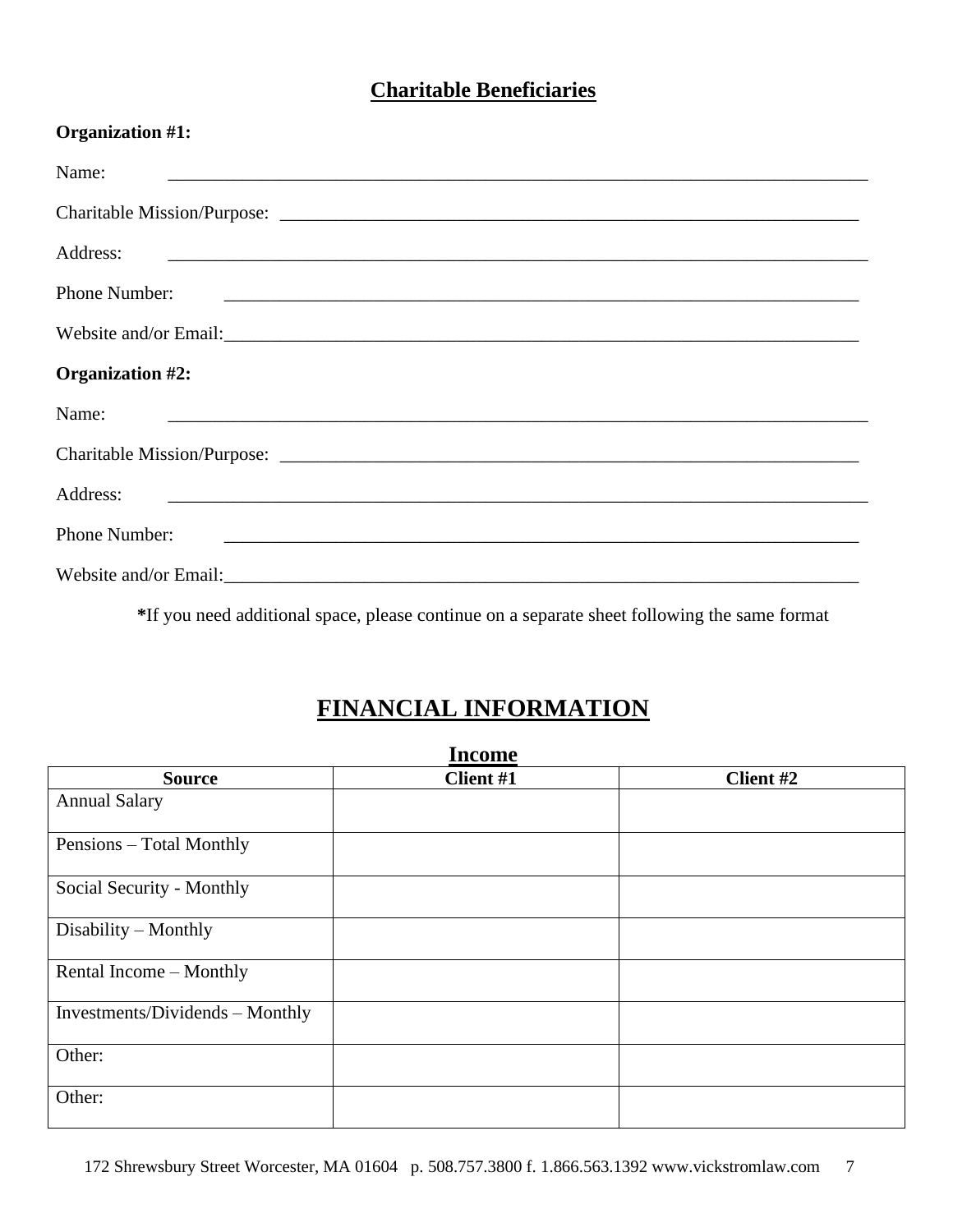### **Financial Advisor**

| Company:                |                                                                                                                       |                             |                                                                                   |                         |
|-------------------------|-----------------------------------------------------------------------------------------------------------------------|-----------------------------|-----------------------------------------------------------------------------------|-------------------------|
| <b>Advisor Name:</b>    |                                                                                                                       |                             |                                                                                   |                         |
| <b>Mailing Address:</b> |                                                                                                                       |                             | ,我们也不能在这里的时候,我们也不能在这里的时候,我们也不能会在这里的时候,我们也不能会在这里的时候,我们也不能会在这里的时候,我们也不能会在这里的时候,我们也不 |                         |
|                         |                                                                                                                       |                             |                                                                                   | <u> 1999 - Jan Jawa</u> |
| Phone#:                 |                                                                                                                       |                             |                                                                                   |                         |
| Email:                  |                                                                                                                       |                             |                                                                                   |                         |
|                         |                                                                                                                       | <b>Accountant</b>           |                                                                                   |                         |
| Company:                |                                                                                                                       |                             |                                                                                   |                         |
| <b>Advisor Name:</b>    |                                                                                                                       |                             |                                                                                   |                         |
| Mailing Address:        |                                                                                                                       |                             |                                                                                   |                         |
|                         |                                                                                                                       |                             |                                                                                   |                         |
| Phone #:                |                                                                                                                       |                             |                                                                                   |                         |
| Email:                  |                                                                                                                       |                             | ,我们也不能在这里的时候,我们也不能在这里的时候,我们也不能会在这里的时候,我们也不能会在这里的时候,我们也不能会在这里的时候,我们也不能会在这里的时候,我们也不 |                         |
|                         |                                                                                                                       | <b>Life Insurance Agent</b> |                                                                                   |                         |
| Company:                |                                                                                                                       |                             |                                                                                   |                         |
| <b>Advisor Name:</b>    |                                                                                                                       |                             |                                                                                   |                         |
| <b>Mailing Address:</b> |                                                                                                                       |                             |                                                                                   |                         |
|                         | City:                                                                                                                 |                             | State: <u>______</u> Zip-code:                                                    |                         |
| Phone #:                | <u> 1990 - Johann John Harry, mars and deutscher Amerikaanse kommen van de Europa van de Europa van de Europa van</u> |                             |                                                                                   |                         |
| Email:                  |                                                                                                                       |                             |                                                                                   |                         |

\*We will contact your advisors only with your consent and only if needed to coordinate your estate planning with other aspects of your financial planning.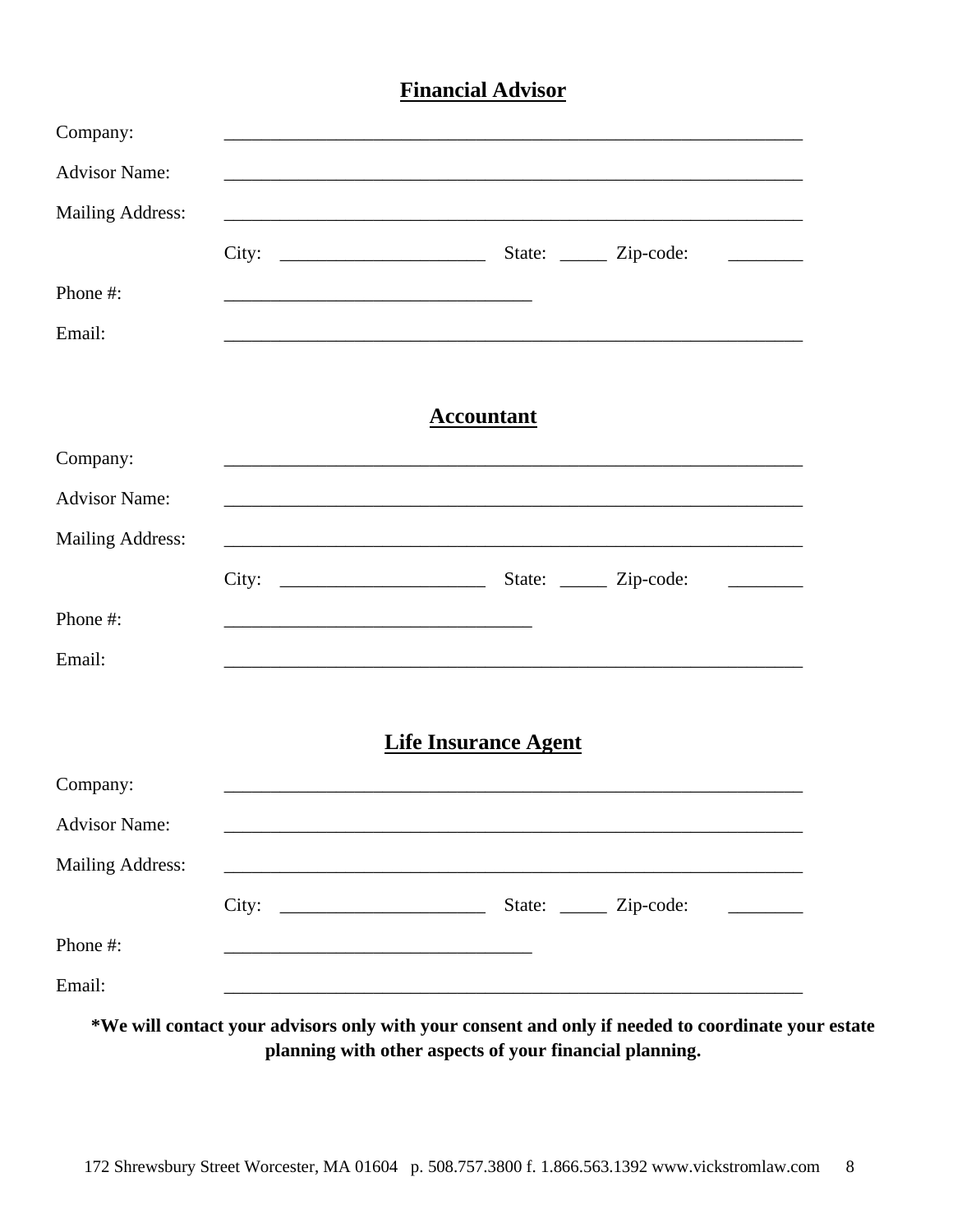### **Assets**

**Cash Accounts:** Checking Accounts, Savings Accounts, Certificates of Deposits (CDs), Money Market Accounts, Cash Management Accounts, Etc.

| <b>Financial Institution (Bank,</b><br>Credit Unions, etc.) | <b>Account Type</b> | <b>Owners</b> (#1, #2,<br>Both, Other) | <b>Beneficiary/Payable</b><br>on Death<br><b>Designation? Y/N</b><br>Who? | <b>Estimated</b><br><b>Balance</b> |
|-------------------------------------------------------------|---------------------|----------------------------------------|---------------------------------------------------------------------------|------------------------------------|
|                                                             |                     |                                        |                                                                           |                                    |
|                                                             |                     |                                        |                                                                           |                                    |
|                                                             |                     |                                        |                                                                           |                                    |
|                                                             |                     |                                        |                                                                           |                                    |
|                                                             |                     |                                        |                                                                           |                                    |
|                                                             |                     |                                        |                                                                           |                                    |
|                                                             |                     |                                        |                                                                           |                                    |
|                                                             |                     |                                        |                                                                           |                                    |
|                                                             |                     |                                        |                                                                           |                                    |

**\***If you need additional space, please continue on a separate sheet following the same format

#### **Retirement Plans:** 401K, Individual Retirement Accounts (IRAs), etc.

| <b>Financial Institution (Bank,</b><br><b>Credit Unions, etc.)</b> | <b>Account Type</b> | <b>Owners</b> (#1 #2,<br>Both, Other) | <b>Beneficiary/Payable</b><br>on Death<br><b>Designation? Y/N</b><br>Who? | <b>Estimated</b><br><b>Balance</b> |
|--------------------------------------------------------------------|---------------------|---------------------------------------|---------------------------------------------------------------------------|------------------------------------|
|                                                                    |                     |                                       |                                                                           |                                    |
|                                                                    |                     |                                       |                                                                           |                                    |
|                                                                    |                     |                                       |                                                                           |                                    |
|                                                                    |                     |                                       |                                                                           |                                    |
|                                                                    |                     |                                       |                                                                           |                                    |
|                                                                    |                     |                                       |                                                                           |                                    |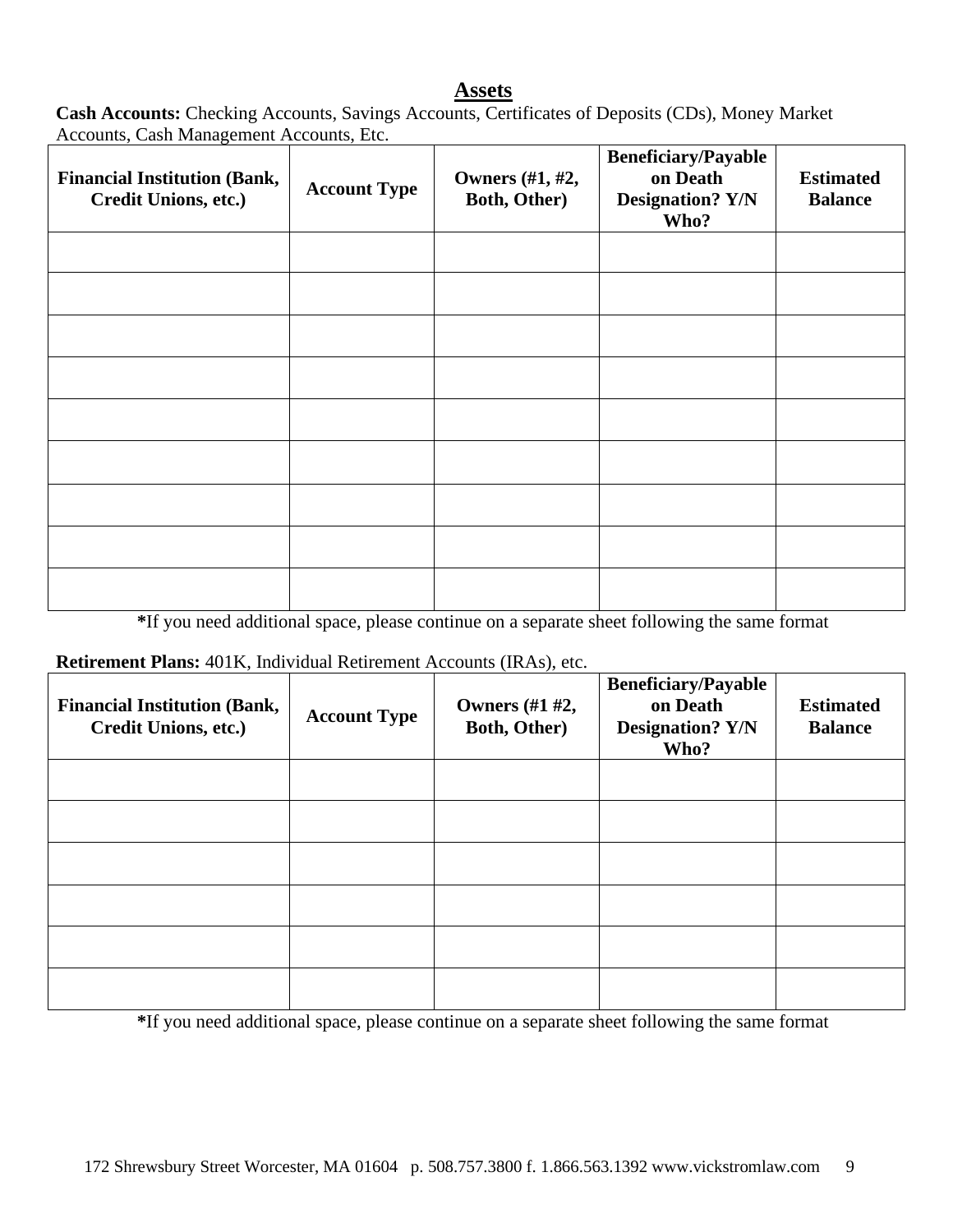### **Broker Held Investments:**

| <b>Financial Institution (Bank,</b><br>Credit Unions, etc.) | <b>Account Type</b> | <b>Owners</b><br>$(\#1,\#2,\text{Both},$<br>Other) | <b>Beneficiary/Payable</b><br>on Death<br><b>Designation? Y/N</b><br>Who? | <b>Estimated</b><br><b>Balance</b> |
|-------------------------------------------------------------|---------------------|----------------------------------------------------|---------------------------------------------------------------------------|------------------------------------|
|                                                             |                     |                                                    |                                                                           |                                    |
|                                                             |                     |                                                    |                                                                           |                                    |
|                                                             |                     |                                                    |                                                                           |                                    |
|                                                             |                     |                                                    |                                                                           |                                    |
|                                                             |                     |                                                    |                                                                           |                                    |
|                                                             |                     |                                                    |                                                                           |                                    |
|                                                             |                     |                                                    |                                                                           |                                    |
|                                                             |                     |                                                    |                                                                           |                                    |
|                                                             |                     |                                                    |                                                                           |                                    |

**\***If you need additional space, please continue on a separate sheet following the same format

**Stocks:**

| <b>Stock Name</b> | Number of<br><b>Shares</b> | <b>Owners</b> (#1, #2,<br>Both, Other) | <b>Beneficiary/Payable</b><br>on Death<br><b>Designation? Y/N</b><br>Who? | <b>Estimated</b><br><b>Balance</b> |
|-------------------|----------------------------|----------------------------------------|---------------------------------------------------------------------------|------------------------------------|
|                   |                            |                                        |                                                                           |                                    |
|                   |                            |                                        |                                                                           |                                    |
|                   |                            |                                        |                                                                           |                                    |
|                   |                            |                                        |                                                                           |                                    |
|                   |                            |                                        |                                                                           |                                    |
|                   |                            |                                        |                                                                           |                                    |
|                   |                            |                                        |                                                                           |                                    |
|                   |                            |                                        |                                                                           |                                    |
|                   |                            |                                        |                                                                           |                                    |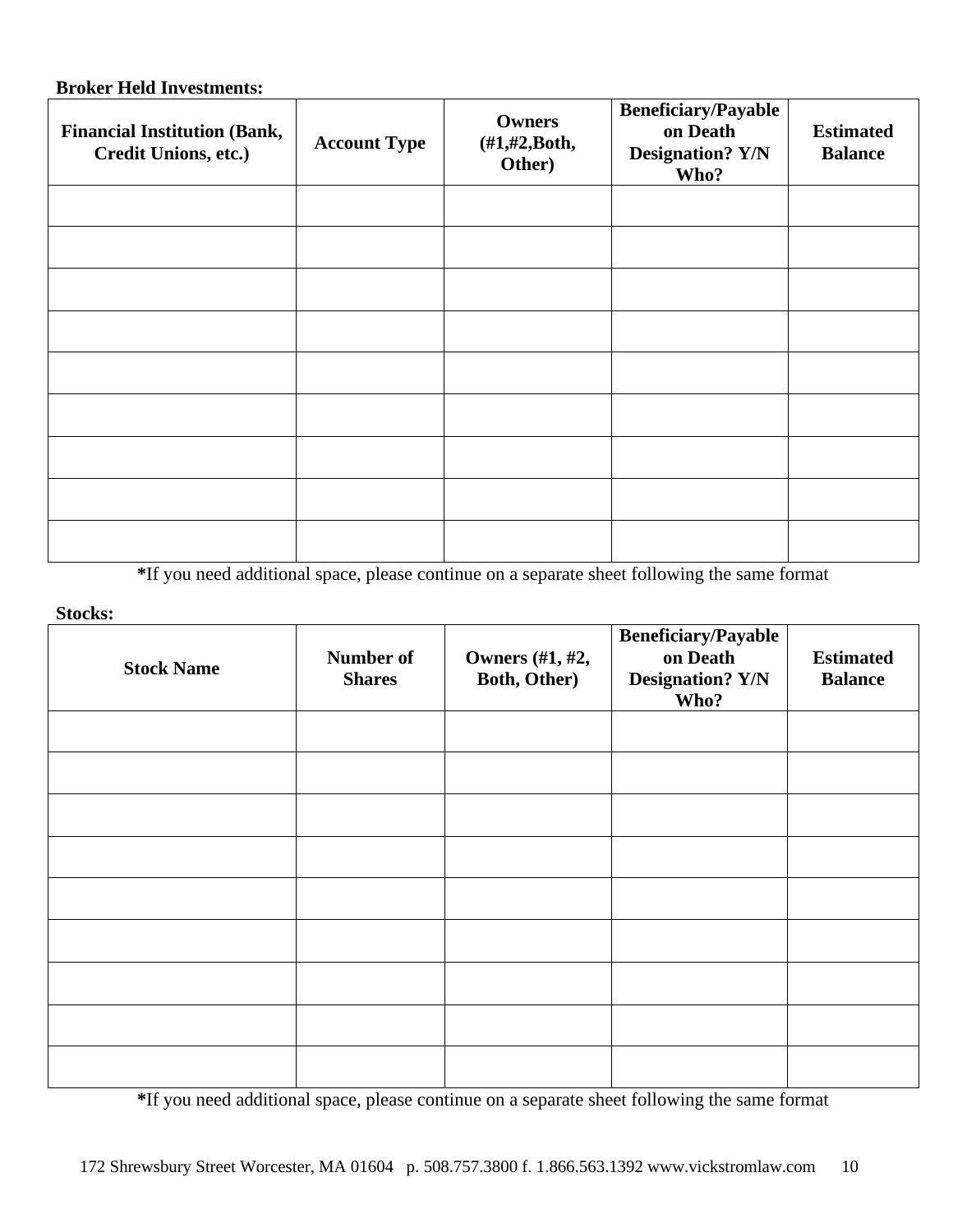**Bonds:** Savings Bonds, Treasury Bonds, etc.

| <b>Type of Bond</b> | Date<br><b>Purchased</b> | <b>Number</b><br>of Bonds | Owners $(\#1, \#2,$<br><b>Both, Other)</b> | <b>Beneficiary/Payable</b><br>on Death<br><b>Designation? Y/N</b><br>Who? | <b>Estimated</b><br><b>Balance</b> |
|---------------------|--------------------------|---------------------------|--------------------------------------------|---------------------------------------------------------------------------|------------------------------------|
|                     |                          |                           |                                            |                                                                           |                                    |
|                     |                          |                           |                                            |                                                                           |                                    |
|                     |                          |                           |                                            |                                                                           |                                    |

**\***If you need additional space, please continue on a separate sheet following the same format

### **Long-Term Care Insurance:** Insurance to assist paying for long-term care services

| <b>Company Name</b> | Owner | <b>Insured</b> | <b>Beneficiary</b> | <b>Daily Rate</b><br>Coverage |
|---------------------|-------|----------------|--------------------|-------------------------------|
|                     |       |                |                    |                               |
|                     |       |                |                    |                               |

**\***If you need additional space, please continue a separate sheet following the same format

### **Life Insurance:** Term Life, Whole Life, Group Life, Employer-Provided Life Insurance, etc.

|                                                                                                                                         | Death Benefit: |
|-----------------------------------------------------------------------------------------------------------------------------------------|----------------|
|                                                                                                                                         | Cash Value:    |
|                                                                                                                                         |                |
| Type: Whole ______Term Employer Provided: _____Yes ____No                                                                               |                |
|                                                                                                                                         |                |
|                                                                                                                                         | Death Benefit: |
|                                                                                                                                         | Cash Value:    |
|                                                                                                                                         |                |
| Type: Whole Term Employer Provided: Yes No<br>*If you need additional gness, places continue a separate sheet following the same formet |                |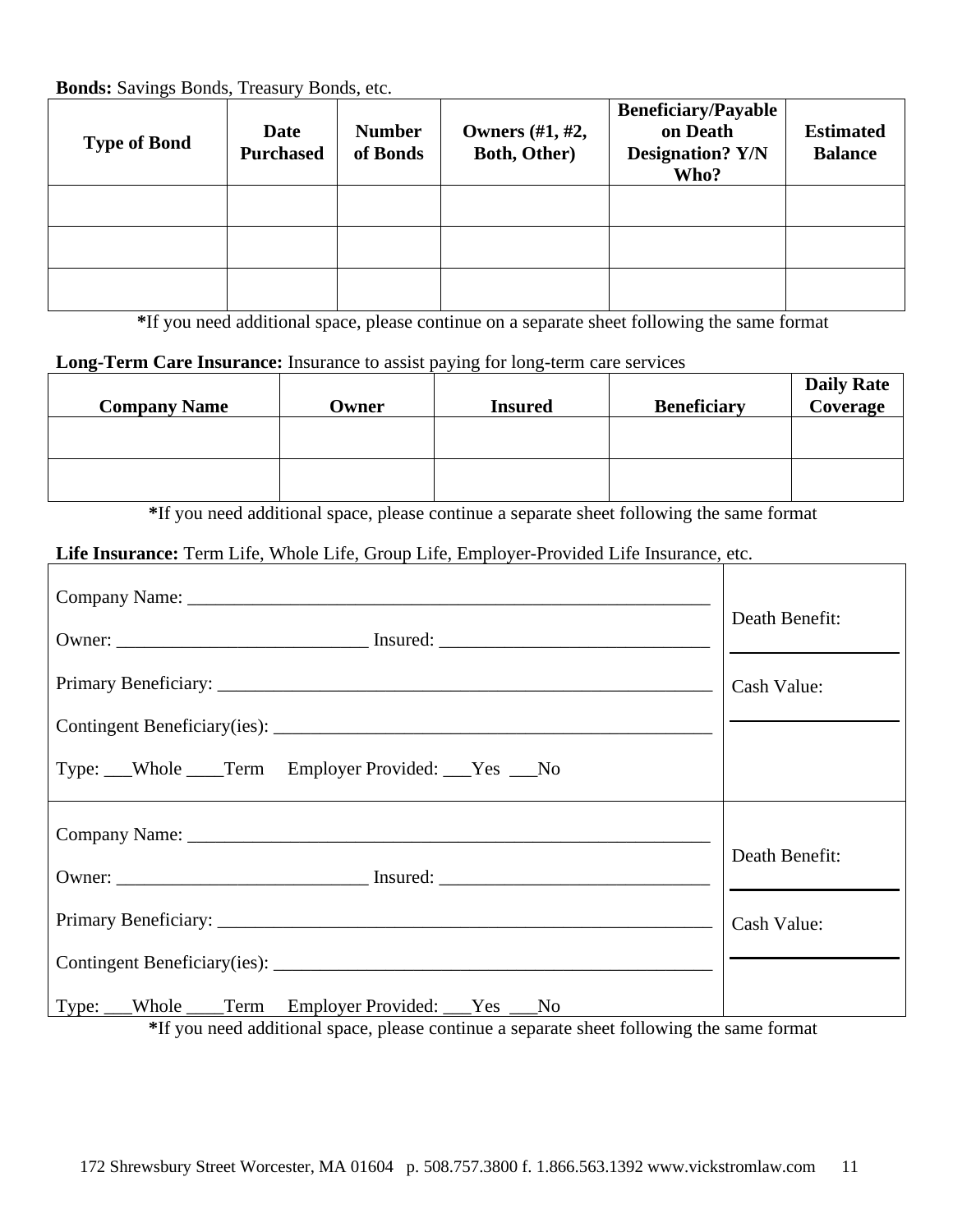### **Annuities:**

| <b>Estimated Value:</b> |
|-------------------------|
| Within IRA:             |
|                         |
| <b>Estimated Value:</b> |
| Within IRA:             |
|                         |

**\***If you need additional space, please continue on a separate sheet following the same format

**Real Estate**: Your Residence, Vacation Property, Rental Property, Business Property, Vacant Land, etc.

|                                                                 | <b>Estimated Value:</b> |
|-----------------------------------------------------------------|-------------------------|
|                                                                 |                         |
|                                                                 | Mortgage/Loan(s):       |
|                                                                 |                         |
| __ Primary Residence __ Second Home/Vacation __ Rental Property |                         |
|                                                                 |                         |
|                                                                 | <b>Estimated Value:</b> |
|                                                                 |                         |
|                                                                 | Mortgage/Loan(s):       |
|                                                                 |                         |
| __ Primary Residence __ Second Home/Vacation __ Rental Property |                         |
| Business Property Vacant Land Other:                            |                         |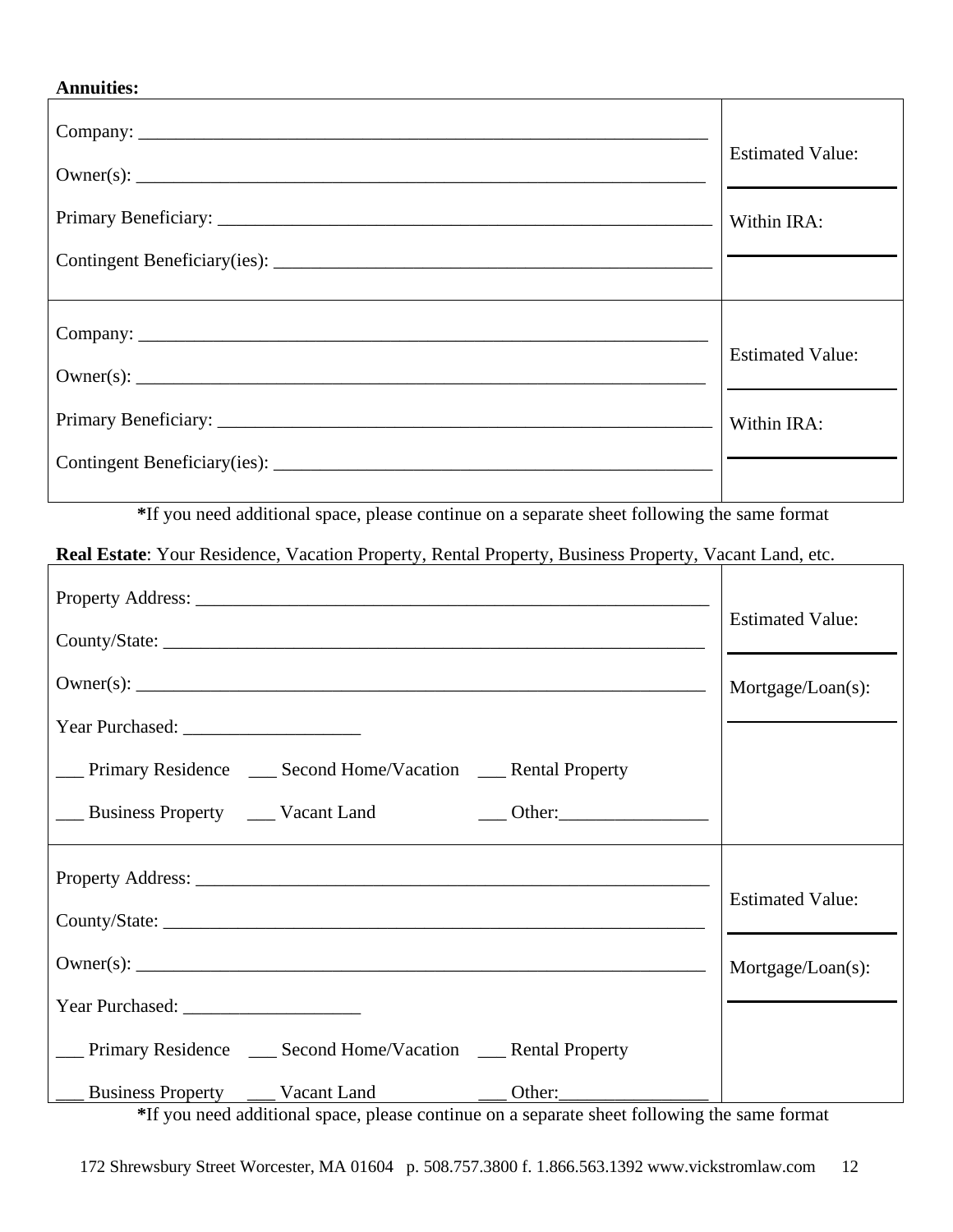### **Motor Vehicles**: Car(s), Motorcycle(s), Boat(s), Snowmobile(s), etc.

|                                                                                  | <b>Estimated Value:</b> |
|----------------------------------------------------------------------------------|-------------------------|
| Type: ________________________Year/Make/Model: _________________________________ | Loan Amount:            |
|                                                                                  |                         |
|                                                                                  | <b>Estimated Value:</b> |
| Primary Driver: 2008. [2016] Primary Driver:                                     |                         |
| Type: ________________________Year/Make/Model: _________________________________ | Loan Amount:            |
|                                                                                  |                         |

**\***If you need additional space, please continue on a separate sheet following the same format

### **Business Interest(s):** List any business interest(s) that you own (corporations, LLC, partnerships, etc.)

|                                                                      | <b>Estimated Value:</b> |
|----------------------------------------------------------------------|-------------------------|
|                                                                      |                         |
|                                                                      |                         |
| Percent of Ownership: _______ % Is there a buy/sell agreement? _____ |                         |
|                                                                      | <b>Estimated Value:</b> |
|                                                                      |                         |
|                                                                      |                         |
| Percent of Ownership: _______ % Is there a buy/sell agreement? _____ |                         |